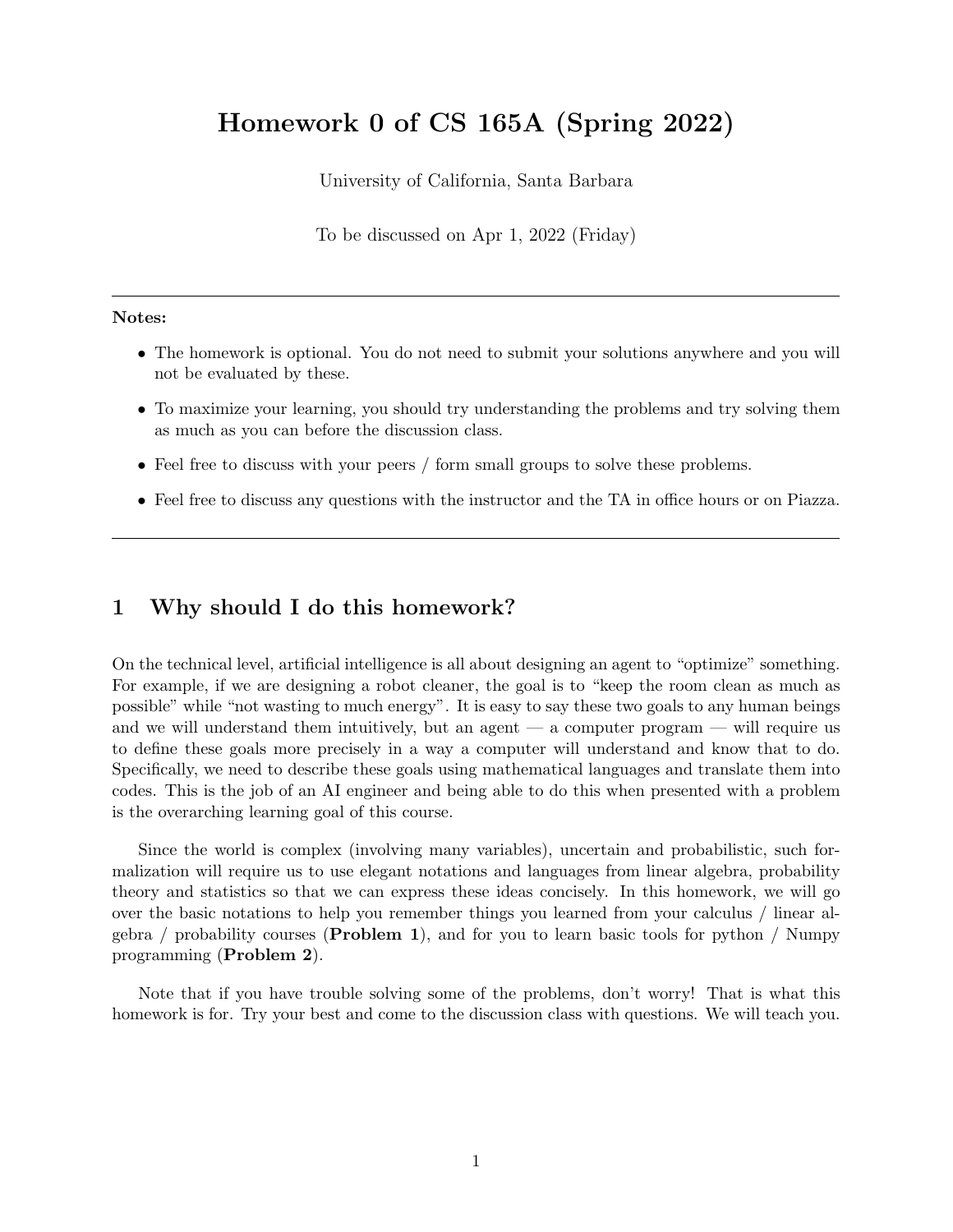## 2 Standard notations

Before starting on the questions, you may wish to review the following standard notations. You can also come back to these whenever you find equations / symbols that you don't understand.

Some standard notations in optimization: max, min, arg max, arg min are commonly used when working with optimizations programs. The subscripts of these operators denote the "argument / variable" that you are optimizing over. For example, in  $\min_{\theta \in \Theta} f(\theta)$ , f is the objective function or criterion function,  $\theta$  is the argument or variable that you are optimizing over.  $\Theta$  is the domain that you can choose  $\theta$  from (sometimes abbreviated when it is the whole space or clear from context).  $\min_{\theta \in \Theta} f(\theta)$  returns the minimum objective function value;  $\arg \min_{\theta} f(\theta)$  returns the argument  $\theta^*$ that achieves the minimum function value.

For example, let's say you are running a convenience store.  $\theta$  is how much inventory of each item you keep,  $f(\theta)$  is the expected business cost minus revenue each month, and  $\Theta$  describes the constraints, such as size of your storage space, available fund and so on. You goal is to optimize your inventory so as to maximize your net profit.

Some standard notations in linear algebra: We will denote scalars and vectors by lower case letters, e.g.,  $x, a, v, \theta$ . Whether they are scalars or vectors (a vector is just an array of scalars) are usually clear from context and should be specified by, e.g.,  $x \in \mathbb{R}^d$  — indicating that  $x =$  $[x_1, x_2, ..., x_d]^T$ . The  $(\cdot)^T$  denotes the transpose, which makes x a column vector and R is the space of real numbers, indicating that each entry of x is numerical.  $x_i$  denotes the *i*th element of the vector x in the above, but sometimes it could denote the *i*th data point in a dataset  $\{x_1, ..., x_n\}$ where each  $x_i \in \mathbb{R}^d$  is a d-dimensional vector. We use capital letters, e.g.,  $X, A, \Theta$  to denote matrices. For example, the above dataset can be represented by a matrix of size  $d \times n$ , i.e.,  $X \in \mathbb{R}^{d \times n}$  where the *i*th column of matrix X is the *i*th data point  $x_i$ . When we write  $X\Theta$  it refers to matrix multiplication and it is always a good idea to do a dimension check to see that the matrix multiplication is compatible. For example, if  $x, a \in \mathbb{R}^d$  we can write  $x^T a$  which will return a scalar, because we are multiplying a matrix of  $1 \times d$  to a matrix of size  $d \times 1$ . In comparison, xa is not a valid notation because the inner dimension does not match between the two matrices.

Python codes for most AI agents are usually direct translation of these matrix and vector manipulations. Being able to write down what you are going to code in linear algebraic notations will help you to write efficient, elegant and bug-free code. It will also allow you to more easily learn how to use popular AI software such as sklearn, tensorflow or pytorch.

#### 3 Homework problems

Problem 1. Refreshers on Optimization and probability fundamentals.

- (a) (Continuous optimization) Let  $x_1, \ldots, x_n$  be real values. Consider a quadratic function  $f(\theta) =$  $\sum_{i=1}^n w_i (x_i - \theta)^2$ . Assume  $w_i > 0$ . Derive the optimal solution  $\theta^*$  that minimizes  $f(\theta)$ . denoted by  $\theta^* = \arg \min_{\theta} f(\theta)$ ? What happens if some  $w_i$  are negative?
- (b) (counting and combinatorics) If  $2n$  kids are randomly divided into two equal subgroups, find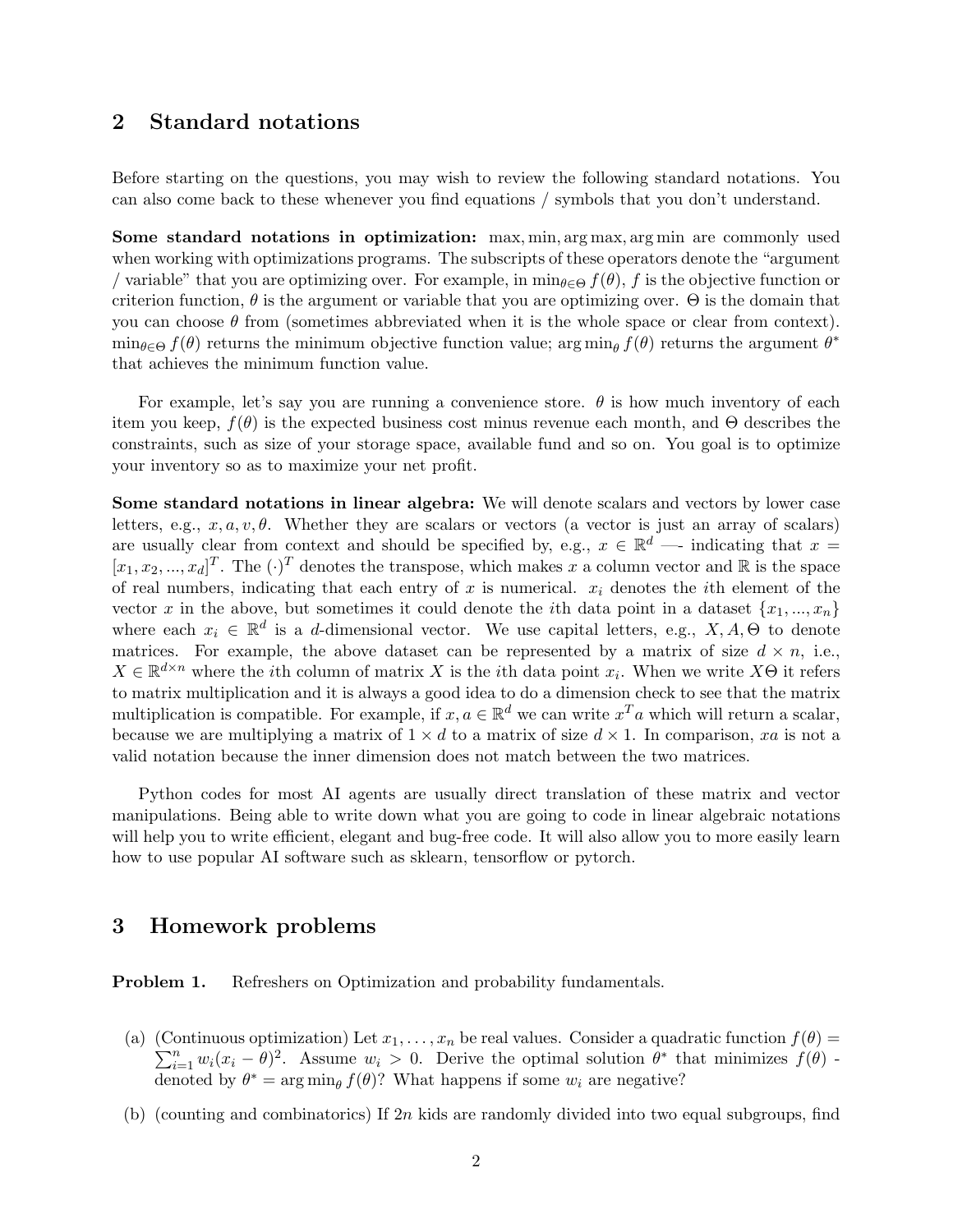the probability that the two tallest kids will be: (i) in the same subgroup; (ii) in different subgroups.

(Hint: Try putting the tallest and the second tallest into Group 1 and Group 2, then count the total number of different group assignments in each of the four possibilities.)

- (c) (Bayes rule) In answering a question on a multiple choice test, a candidate either knows the answer with probability  $p(0 \leq p \leq 1)$  or does not know the answer with probability  $1 - p$ . If she knows the answer, she puts down the correct answer with probability 0.99, whereas if she guesses, the probability of his putting down the correct result is  $1/k$  (k choices to the answer). Find the conditional probability that the candidate knew the answer to a question, given that she has made the correct answer.
- (d) (Calculus, gradients) Let  $w \in \mathbb{R}^d$  be a column vector. Let  $x_1, x_2, \ldots, x_n \in \mathbb{R}^d$  be column vectors of the same dimension d and  $y_1, \ldots, y_n \in \mathbb{R}$  be scalars. Let  $\lambda \in \mathbb{R}$  be a non-negative scalar value. Consider function  $F(w) = \sum_{i=1}^{n} (x_i^T w - y_i)^2 + \lambda \sum_{i=1}^{d} w_i^2$ . Calculate the gradient of F. Recall that the gradient with respect to a vector of variables is the vector of partial derivatives with respect to each variable  $w_i$ :

$$
\nabla f(w) = \left[\frac{\partial F(w)}{\partial w_1}, \dots, \frac{\partial F(w)}{\partial w_d}\right]^T \in \mathbb{R}^d.
$$

(Hint: It is easier to work out the partial derivatives one at a time, then concatenate the partial derivatives into a gradient by applying the definition above. The same hint also applies to other instances where you need to calculate the gradient.)

(e) (Chain-rule and softmax function) Let  $x_1, \ldots, x_n$  be real values. Let

$$
f(x_1,\ldots,x_n)=\log\sum_{i=1}^n\exp(x_i).
$$

This is called the softmax function or the log-sum-exp function<sup>1</sup> Calculate the gradient of f w.r.t. vector  $x = (x_1, \ldots, x_n)^T$ .

(f) (Simple mathematical proof) For the soft-max function in part (f). Prove that  $\max_i x_i \leq$  $f(x_1,\ldots,x_n)\leq \max_i(x_i)+\log n.$ 

(Hint: A good practice when writing proof is to write a sequence of inequalities and explain every line in the following form:

" $f(x_1,...,x_n) = \log \sum_{i=1}^n \exp(x_i) \leq ... \leq ... \leq \max_i(x_i) + \log n$ . The first inequality is by definition, the second inequality is because ..., the third inequality is because ... " )

<sup>&</sup>lt;sup>1</sup>Note that this softmax function is a scalar function  $\mathbb{R}^n \to \mathbb{R}$  and it is different from the "softmax" transformation typically used in machine learning to convert any score vector to a probability vector, i.e., a vector valued function from  $\mathbb{R}^n \to \mathbb{R}^n$ . The latter is a misnomer but has a wide-spread misuse to the point that it becomes a convention. We will refer to the softmax transform, i.e.,  $F(x_1, \ldots, x_n) = \frac{\int_{e}^{x_1}, \ldots, e^{x_n}}{\sum_{i=1}^n e^{x_i}}$ , by soft-argmax, because it returns a probability distribution vector that approximates the one-hot representation of an argmax output.